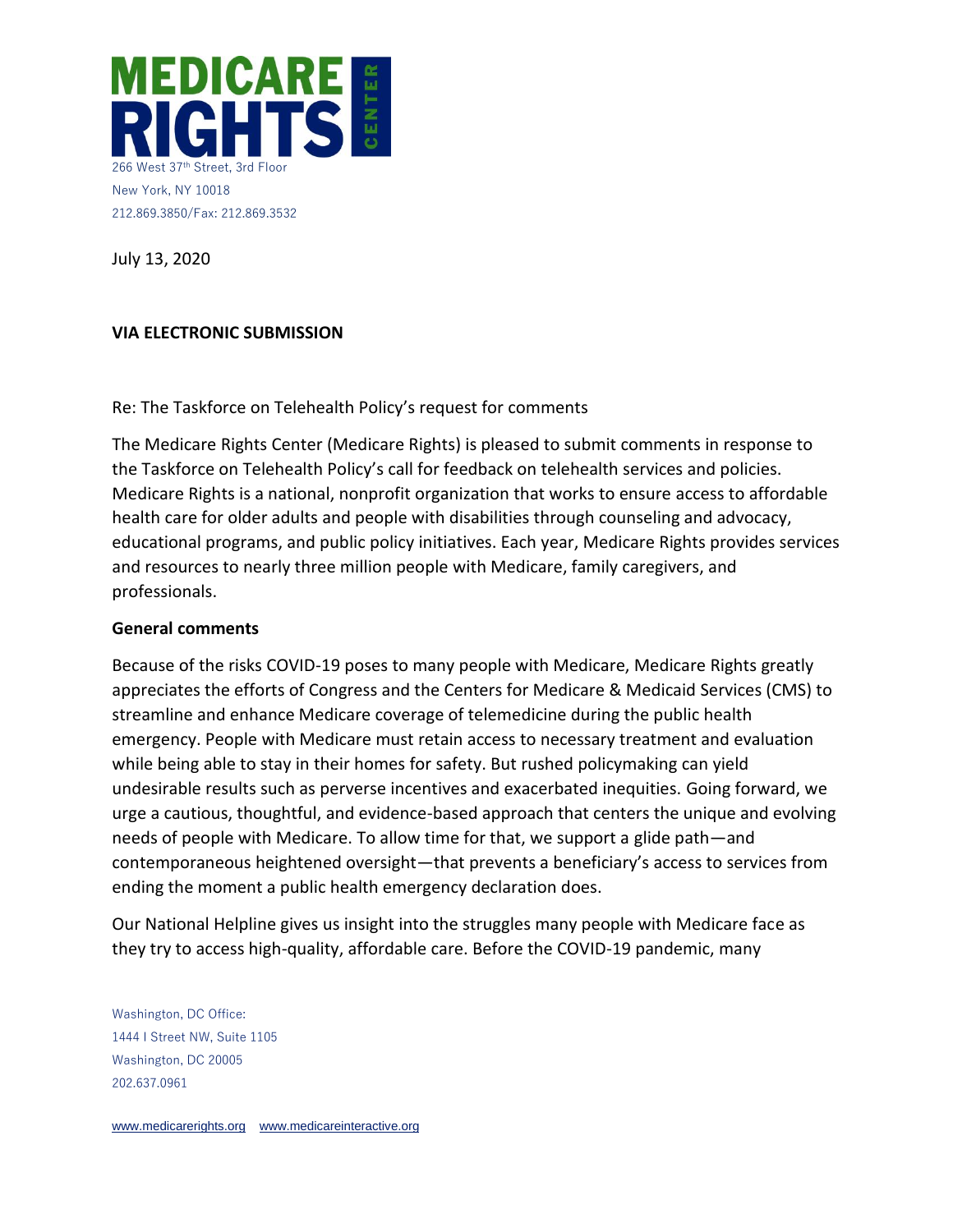beneficiaries were ineligible for telehealth but could not easily travel to providers for care. For example, we heard from callers with autoimmune disorders and those taking immunosuppressants. These conditions and medications make individuals more susceptible to viral, bacterial, and fungal infections, and such susceptibility will not end with the public health emergency. Services like telehealth allow those with compromised immune systems to continue to correspond with providers for routine care, follow-ups, and prescription refill appointments, among other services, without having to put themselves at grave risk. The enhanced availability of telemedicine can ease burdens on caregivers, transportation services, and the beneficiaries themselves in both rural and urban areas. Callers to our helpline report both greater access to care and more willingness to seek care under the new system.

In other circumstances, beneficiaries were eligible for Medicare-covered telehealth but lacked the technology or bandwidth necessary for video communication. The changes implemented by Congress and CMS have helped many people access remote care, but existing disparities in access to technology and robust internet have only been exacerbated by the new rules. We must find ways to lessen such disparities in access to care.

We have also heard from many helpline callers that their providers are very confused about how to bill for these services, and how or if they can be reimbursed by Medicare. We must have additional outreach—by both the administration and stakeholders—on telehealth and other services provided via technology to ensure that Medicare beneficiaries are not subject to bills for services they were told would not incur charges.

We recognize the potential of telehealth expansion and urge all stakeholders to prioritize the needs of people with Medicare to ensure existing disparities are reduced rather than exacerbated. In addition, we must not incentivize telehealth so much that people with Medicare lose access to in-person treatment and consultation when they wish it. Beneficiaries will vary in their comfort with telemedicine and we should not substitute online access for inperson access.

We propose to subject all telemedicine and remote care policies and rules to a five-part test. Policies must:

- 1. Include beneficiary protections and oversight;
- 2. Be clinically appropriate and supported by evidence;
- 3. Increase access through supplementing, not supplanting, in-person care;
- 4. Promote health equity; and
- 5. Include glide paths where necessary to ensure seamless transitions.

## 1. Beneficiary Protections and Oversight

All coverage for remote care should include robust beneficiary protections and oversight at the outset to ensure that the care delivered is appropriate and meets the needs of the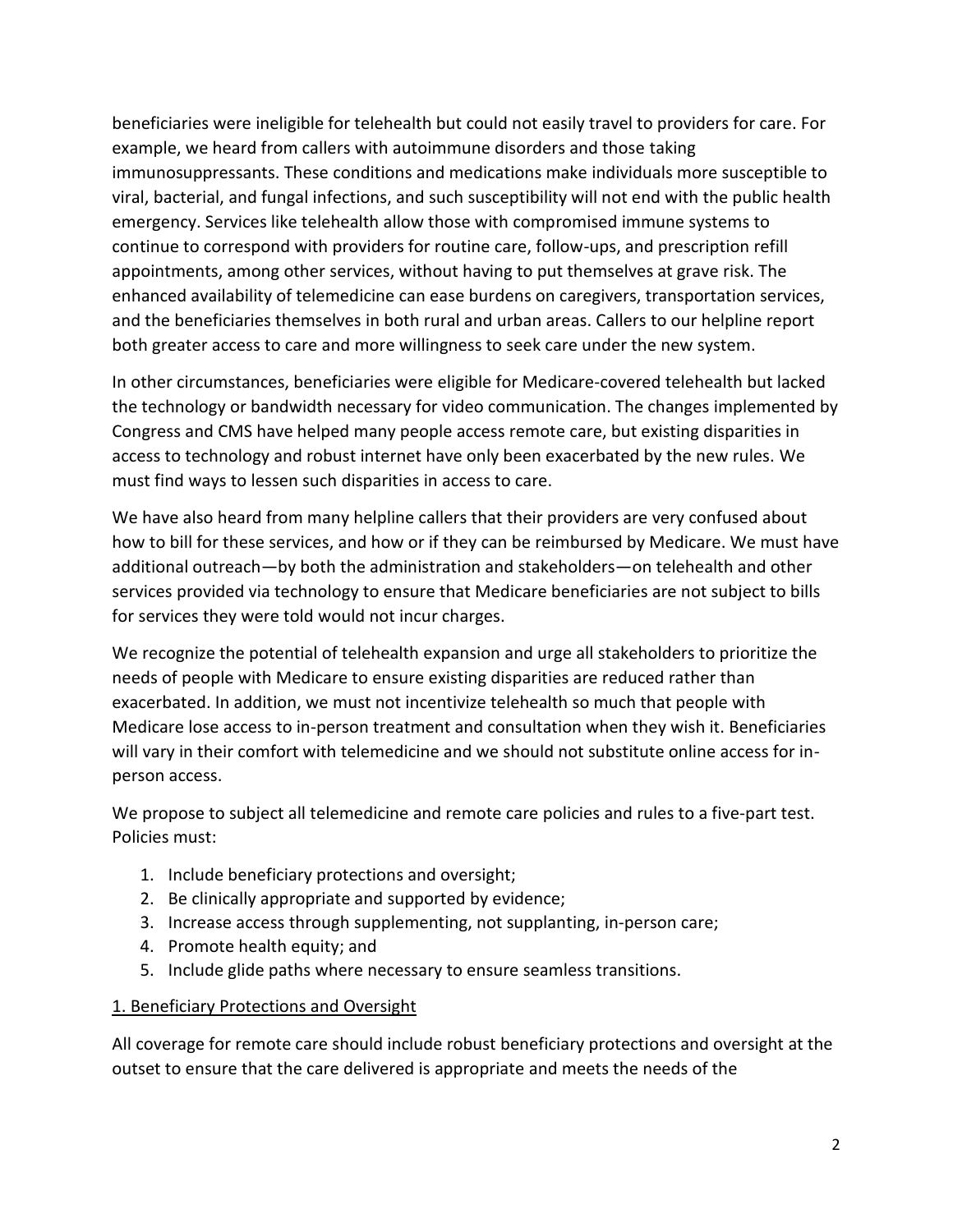beneficiaries. Policies that lead to poorer outcomes, reduced access to in-person care, or widespread disparities should be modified or sunsetted.

# 2. Clinically Appropriate and Supported by Evidence

All services and modes of communication should be clinically appropriate for the populations Medicare serves. Only services that can promote outcomes that are largely on par with inperson services should be covered. New services that may not initially have data to support them must be rigorously studied on roll out and sunsetted quickly if the evidence points to their lack of clinical efficacy.

# 3. Increase Access by Supplementing, Not Supplanting, In-Person Care

Many beneficiaries may prefer face-to-face visits or may have technology hurdles that make telemedicine unworkable, burdensome, or uncomfortable. We should not substitute online access for in-person access and network adequacy must not rely on care that is only available through telemedicine. Telehealth must not be incentivized so much that people with Medicare lose access to in-person treatment and consultation and must not substitute for making inperson offices and facilities accessible to people with disabilities.

## 4. Promote Health Equity

Existing health disparities could be exacerbated by a move to more telehealth without careful study and planning. In general, we caution that even if every temporary telehealth change were made permanent, many beneficiaries would still be left behind. Too many older adults and people with disabilities lack access to or comfort with the devices and internet services that are a necessary component of telemedicine.

Telehealth expansion efforts must confront these challenges by promoting health equity. Such policies must intentionally narrow gaps in technology access and use. This includes by directing funding, supports, and programs to low-income and underserved populations (e.g., low income senior housing), as well as to those with limited experience with or access to technology.

Meaningful reforms will also require making changes well beyond the scope of the Medicare program such as improving the nation's telecommunications infrastructure telecommunications platforms, reliable and affordable internet and phone access, and access to needed devices—and health care workforce capacity.

## 5. Glide Paths Where Necessary to Ensure Seamless Transitions

Some telehealth services and flexibilities must be sunsetted. This may be due to the termination of the public health emergency or after a determination that a telehealth service or policy is not clinically appropriate or is not in the interest of beneficiaries. CMS and Congress must work together to establish a reasonable transition period after the PHE, to ensure coverage for virtual services does not end abruptly or otherwise put people with Medicare at risk.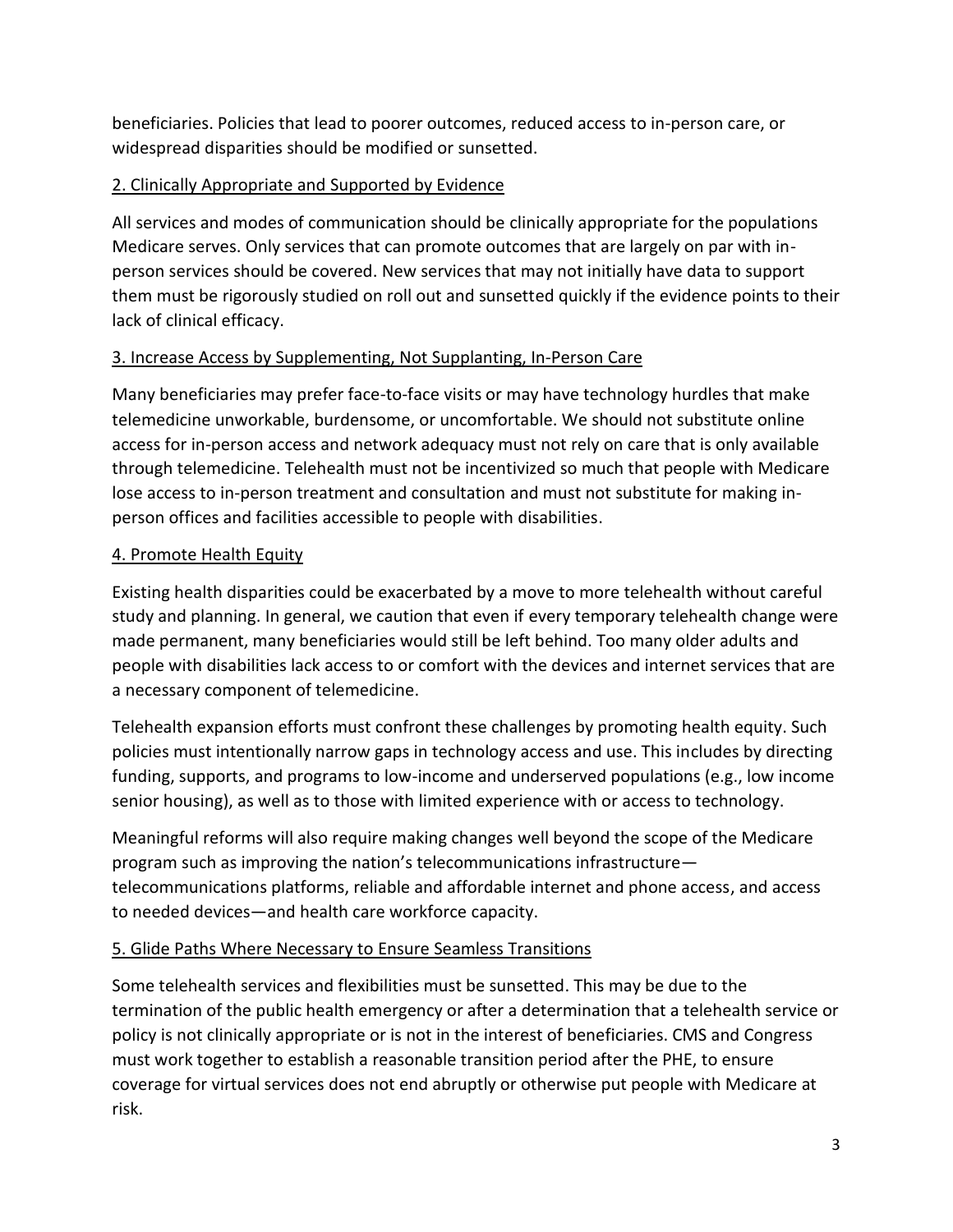## **I. Promising Policies**

As noted above, any extensions to remote care coverage must pass the five-part test and be done thoughtfully, with data. Only clinically appropriate policies that prioritize beneficiary choice and access and reduce health disparities should be promoted.

Waiver of Geographic and Site Restrictions. We support the elimination of the geographic and originating site restrictions. Eliminating these restrictions will increase access to care for beneficiaries in both rural and urban settings and reduce burdens on caregivers and transportation services.

Eligible Providers and Patients. Given appropriate clinical and evidentiary support, we support the ability to provide telehealth services for both new and established patients as well as the removal of all distant site practitioner restrictions. As with other expansions of telehealth, these changes should be accompanied by robust oversight and data collection to ensure that beneficiaries are receiving the care they need.

Audio-Only Services. We urge stakeholders to consider ways to safely, permanently extend remote care to those who lack video capabilities. Many people with Medicare do not have access to the technology or strong internet signals that would allow useful video communication. Requiring video for telehealth services may prevent those who lack the equipment or internet (including low-income individuals and those in rural and some urban areas) from accessing telehealth and other remote care.

In particular, we support the provision of audio-only Opioid Treatment Program services and behavioral health counseling and education. Other care that can be delivered safely and effectively using audio-only interfaces should also be permitted. The determination of other covered care and providers should rely on clinical determinations and outcomes, and all decisions to cover audio-only care should be subject to the same rigorous and ongoing oversight and data collection as decisions to expand the list of eligible providers.

## **II. Policies That Require Additional Study**

Hospice. CMS has amended the hospice regulations on an interim basis to specify that hospices may provide services via a telecommunications system if it is feasible and appropriate to ensure that Medicare beneficiaries receive reasonable and necessary care. In general, we support these amendments and urge additional study to determine whether such technological services should be available after the end of the public health emergency.

Payment Parity. CMS is currently paying the in-person rate for services furnished via Medicare telehealth, including audio-only telehealth, if the services would have been furnished in person if not for the public health emergency. We understand the need to maximize access to telehealth during this time. However, we do have concerns that adopting this payment structure on a more permanent basis may create financial incentives for providers that inadvertently put beneficiary health and agency at risk. To inform any future policymaking, we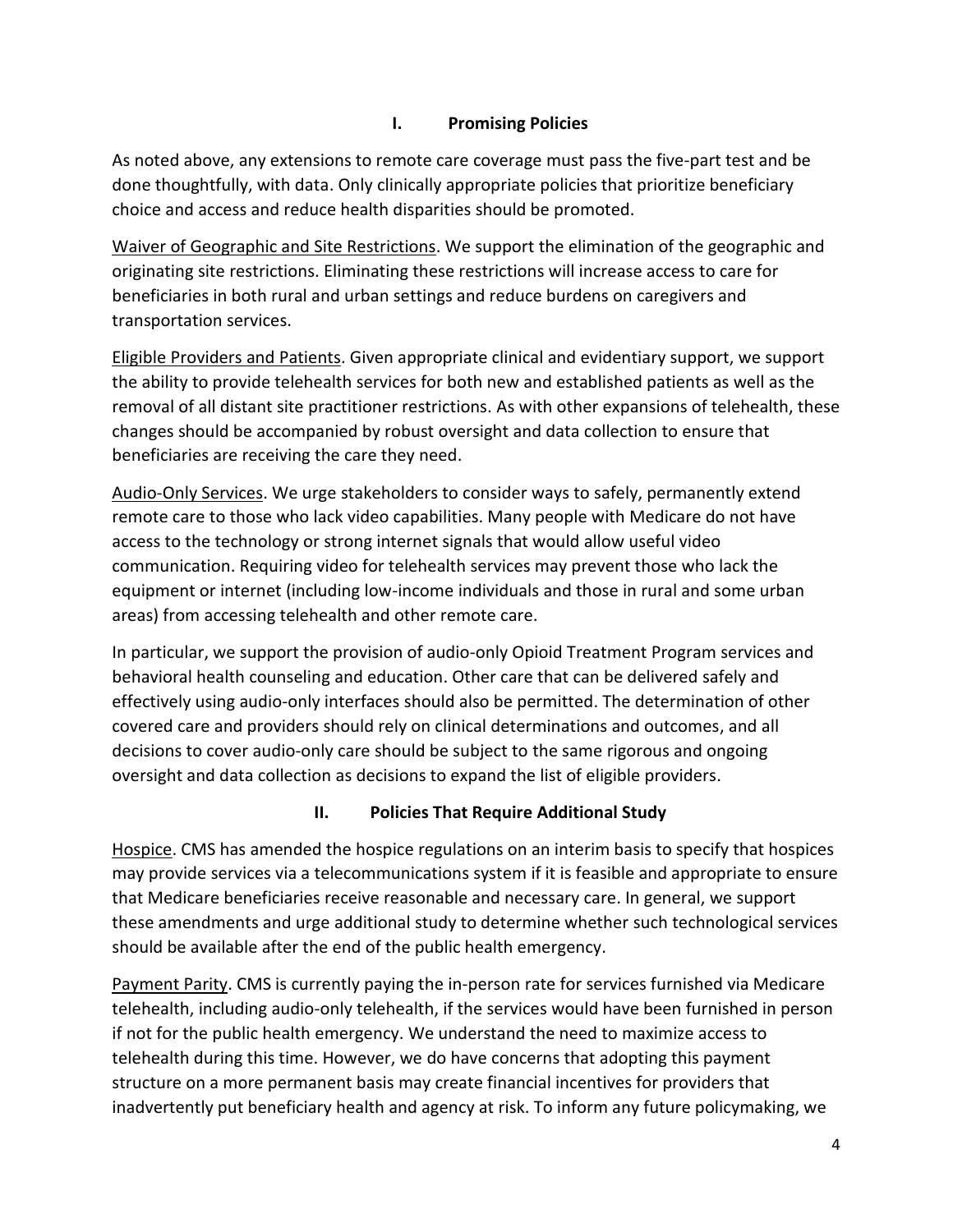must collect, synthesize, and make publicly available data examining the effects of any payment system changes on beneficiary choice and access to in-person care.

Frequency Limitations. We await further evidence regarding whether the changes in frequency limitations below should be made permanent and encourage stringent oversight while they are in place:

- **Subsequent Care Services in Inpatient and Nursing Facility Settings**. While we support the temporary relaxation of this rule to protect residents during the public health emergency, we urge close monitoring of outcomes for beneficiaries to ensure that removing this requirement is clinically appropriate and that the feasibility of fulfilling all of the required elements of a service via communication technology is borne out by evidence. We understand that providers may prefer fewer restrictions, but that does not mean that a permanent relaxation of these limitations is in the best interests of beneficiaries.
- **Critical Care Consultations and Required "Hands-on" Visits for ESRD Monthly Capitation Payments.** Similarly, regarding critical care consultations and hands-on visits for ESRD monthly capitation payments, we urge the collection of data and assessment of outcomes for beneficiaries under the new system. Decisions must be based on the clinical appropriateness of a permanent easing of these requirements once the public health emergency has ended.

# **III. Policies that Should Revert to Pre-COVID-19 Standards**

Available Telehealth Services. During the public health emergency, CMS is updating its list of allowed telehealth services via a sub-regulatory process rather than the established regulatory process. We urge stakeholders to support a reversion to the full regulatory process as soon as possible to ensure true notice and opportunity to be heard on these important decisions.

HIPAA. CMS is allowing individuals to access telehealth using interactive apps with audio and video capabilities such as smart phones and tablets. The agency has determined that this requires enforcement discretion related to HIPAA. HIPAA enforcement should not be permanently waived and non-HIPAA compliant devices and apps such as Skype or FaceTime must not be permitted to benefit from the use or sale of health information.

Cost Sharing. HHS is permitting physicians and other practitioners to waive cost-sharing obligations for telehealth services. While we appreciate this attempt to increase access to telehealth during the public health emergency, we want a return to standardized cost sharing. Numerous reports on our National Helpline reveal that beneficiaries are facing widespread confusion and, in some cases, misinformation from providers about their cost-sharing obligations. This has led to some beneficiaries receiving bills that they were not expecting because their providers had assured them the services would not lead to cost sharing. Allowing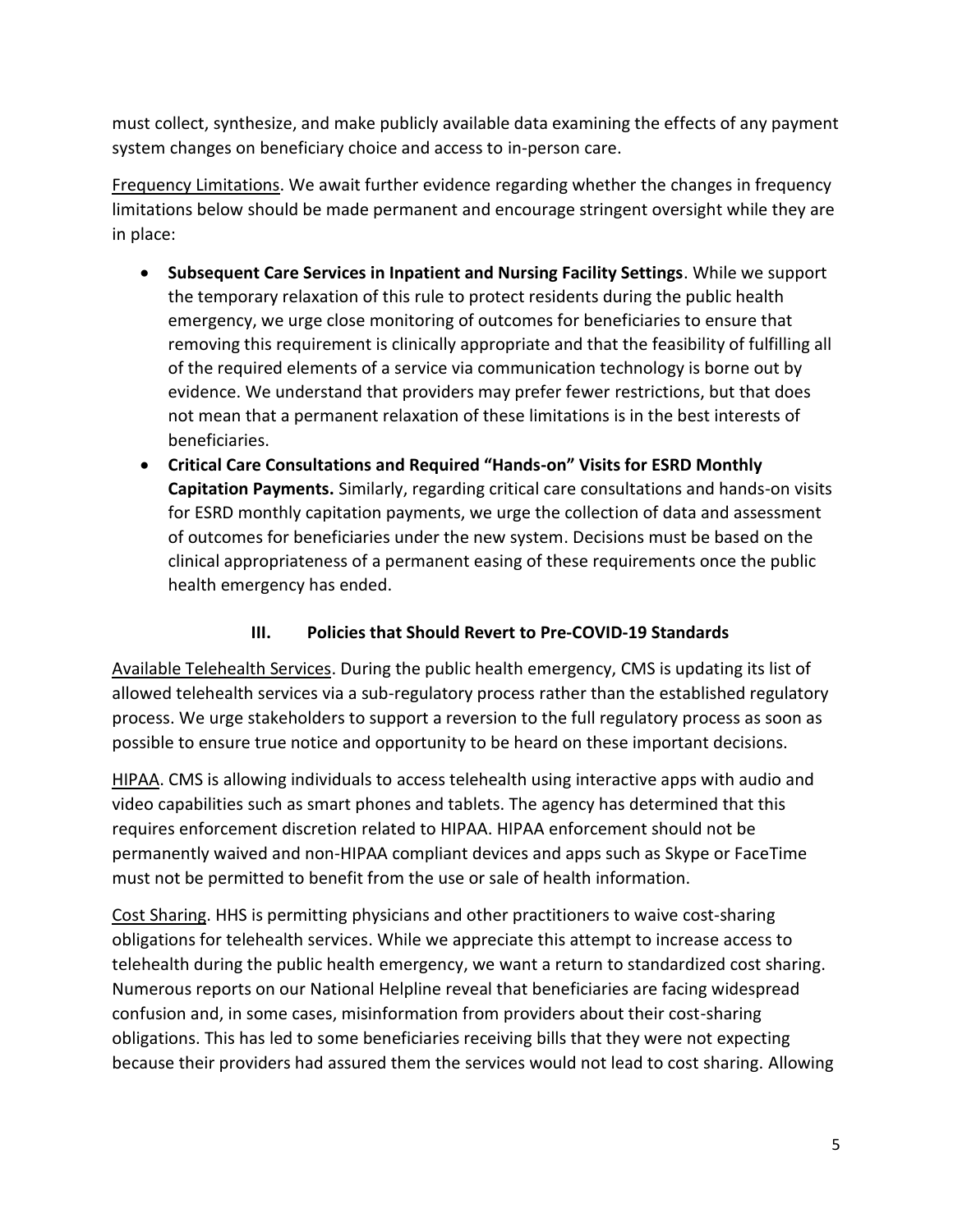providers the discretion to waive cost sharing can also contribute to discrimination and health inequities.

In the immediate term, we urge both stakeholders and CMS to do more education and outreach to providers to ensure that beneficiaries are not left with surprise bills for services, particularly around the difference between services for which Original Medicare or Medicare Advantage plans must cover a service at 100% and those for which providers may waive cost sharing. We must also ensure plans and providers are not engaging in deceptive marketing, outreach, or billing practices, however unintentional. Because of the inconsistency and confusion that have resulted from this policy, we support its sunset alongside the public health emergency.

Obtaining Beneficiary Consent. With respect to telehealth provided via Rural Health Clinics and Federally Qualified Health Clinics, CMS is allowing practitioners to obtain a beneficiary's consent at the time the services are provided, as well as allowing staff to obtain the consent. We view this policy with significant caution. We urge CMS to monitor beneficiary consent to receive services very closely to ensure that beneficiaries are truly agreeing to the services and concomitant cost sharing. Callers to our National Helpline reveal that there is widespread confusion among providers as to how cost sharing works for remote services, and there is a strong potential for beneficiaries to agree to services without understanding what financial obligations they may be incurring. Beneficiaries must not be expected to pay for services if they are given inaccurate or misleading information, for example if they are told there is no cost sharing associated with them.

Waivers of Face-to-Face and in-Person Requirements. CMS has temporarily relaxed certain face-to-face visit requirements. While these changes may be appropriate during the public health emergency to protect beneficiaries and their providers, they must not be made permanent:

- **Hospice**. CMS has determined that a face-to-face visit solely for the purpose of recertification for Medicare hospice services is considered an administrative requirement and could be performed via telecommunications technology as a result of the PHE for the COVID-19 pandemic. We support this determination but only for the duration of the public health emergency. We do not believe this change should be made permanent.
- **Inpatient Rehabilitation Facilities (IRFs)**. CMS is temporarily allowing the face-to-face visit requirements for IRFs to be conducted via telehealth to safeguard the health and safety of Medicare beneficiaries and the rehabilitation physicians treating them. We support this temporary modification of the face-to-face requirements, but do not support it as a permanent change.
- **National Coverage Determination (NCD) and Local Coverage Determination (LCD)**. CMS has waived face-to-face and in-person requirements for evaluations, assessments,